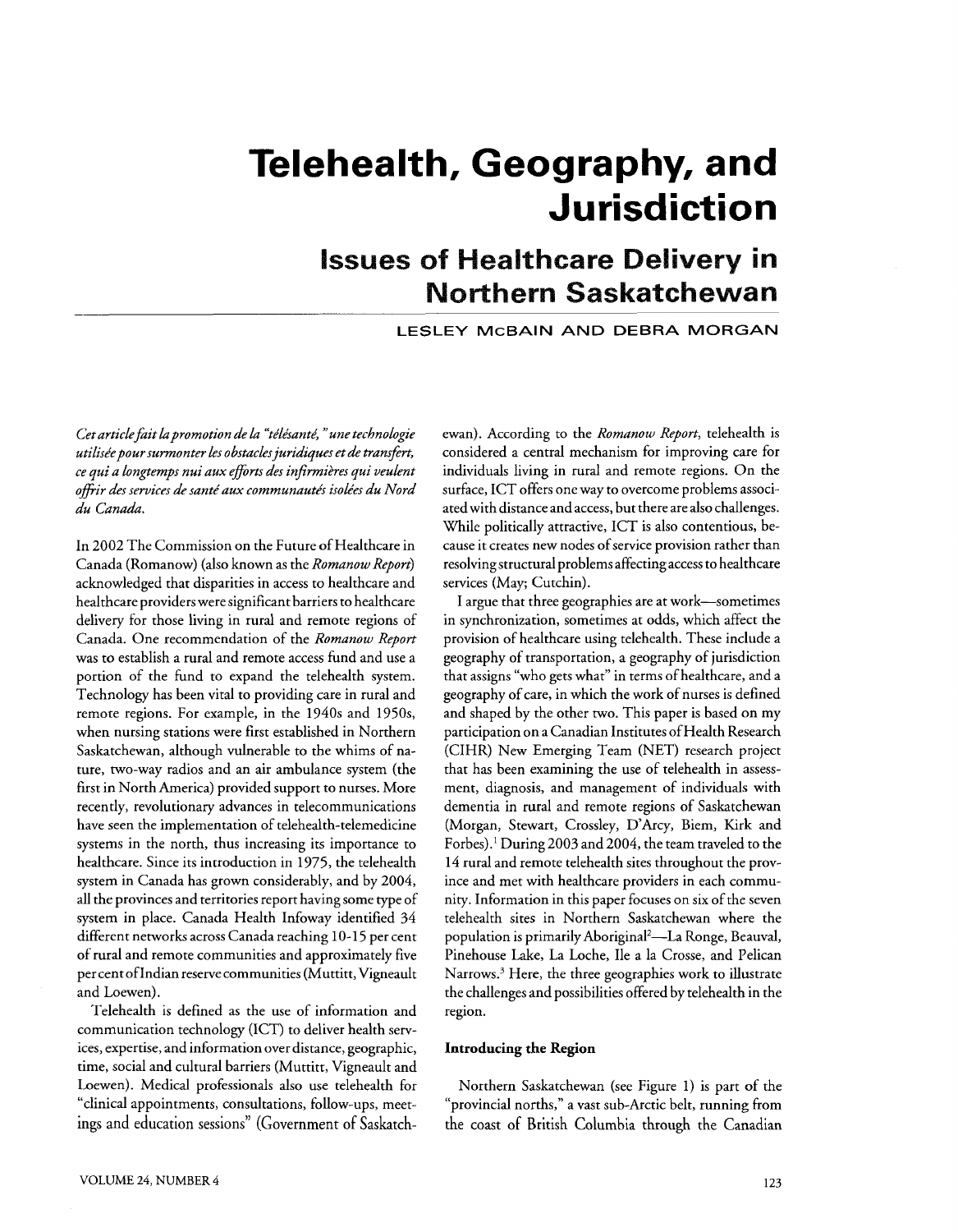Shield and on to Labrador. It is a region which has long been ignored, politically weak, economically unstable, and home to substantial Aboriginal populations. Distances are great, and if roads are available, they are for the most part, unpaved and often in poor condition.<sup>4</sup> Exacerbating the situation further in the provincial norths are the jurisdictional differences between the federal and provincial governments that are responsible for providing healthcare services to the predominantly Aboriginal population.

#### **Geographies of Jurisdiction**

One needs only to look at historical maps of Saskatchewan to see that the foundations for jurisdictional disputes were in place prior to the establishment of the legal entity that we know today as Northern Saskatchewan (Hayes). Saskatchewan became a province in 1905. The Northern Administrative District was formed in 1945 with the boundaries of Northern Saskatchewan being defined by special statute, the *Northern Administration Act* in 1948 (Smith). Prior to both these events, however, treaties were negotiated between First Nations people and the Canadian Government. With the signing of Treaty 6 (1876), Treaty 8 (1899), and Treaty 10 (1906) in Northern Saskatchewan, reserves were established and the Indian population became a federal 'responsibility' under the *Indian Act*. It is these events that set the stage for the jurisdictional divisions which continue to affect both the delivery of health care by nurses working in the region, as well as the ability of women to access medical care for themselves and their families.

As the majority of the population in Northern Saskatchewan is of Aboriginal descent, it is necessary to outline their unique situation within the Canadian context. Far too many Aboriginal people experience the kinds of health problems associated with poverty, yet the problems are also linked to their historical position in Canada's social system (Waldram, Herring and Young). For example, the establishment of reserves, either through treaty making or other policies, resulted in the creation of boundaries that delineated reserve spaces of federal jurisdiction from non-reserve spaces of provincial jurisdiction.

Because treaties were signed in all of Saskatchewan, the terms treaty Indians and status Indians are used synonymously. The rights, benefits, and restrictions of the *Indian Act* apply to treatylstatus Indians, but they *do not* apply to non-status Indians, Métis or Inuit people, who with the rest of the general population are considered a provincial responsibility.<sup>5</sup> While this is only a brief description of the complex constitutional and governance issues, suffice it to say that the issues translate into equally complex funding structures for Aboriginal healthcare. However, more central to this discussion are the implications of the boundaries and divisions for the provision of care. Generally speaking, status Indians fall within the domain of the federal government while the rest of the population is considered the responsibility of provincial governments.<sup>6</sup>

Today, healthcare in Canada remains primarily under provincial jurisdiction. Therefore, the provinces cover the costs of physicians and hospital care for all residents within their jurisdiction, including Aboriginal people. The federal government, through the First Nations and Inuit Health Branch (FNIHB) of Health Canada, supports the delivery of primary care, public health, and health promotion services to the First Nations population residing in reserve communities across the country. Services offered outside hospitals such as mental health, communitybased prevention, and home care are also generally covered by the federal government, ifavailable, as are the costs ofhealth professionals such as dentists and physicians who travel to remote and isolated communities (Health Canada). Other non-insured health benefits covered by FNIHB for status Indians include eyeglasses, drug prescriptions, and transportation. Under these arrangements, therefore, the travel costs for Status Indians are covered by the federal government, but not for Métis and non-Aboriginal people. Thus, a complex system of service delivery has emerged, which is compounded by geographies of distance.

#### **Geographies of Distance: Historical and Contemporary Frictions**

Under the *Canada Health Act* (1984), Canadians are promised accessible and universal healthcare. Despite the *Act's* provisions, however, rural and remote regions of Canada continue to be under-serviced in terms of acute primary (disease) care and primary health (well-being) care, including disease prevention, health promotion, and community healthcare (Centres of Excellence for Women's Health). Health indicators have consistently shown that the health status of people living in rural communities, particularly northern communities, is not as good as their urban counterparts (Romanow).

For women living in rural and remote regions of Canada, the situation is more complex. Information systems are often poorly coordinated and inadequately promoted, while health services are reported to be infrequent, irregular, and limited. The lack of access to medical services locally, means that people must go to larger centres for care, which is often inconvenient and costly. The responsibility of family well being more often than not falls to women. Consequently making the necessary arrangements for travel, and finding the financial resources adds another layer of stress to women's lives. Furthermore, the shortage of services also means that women in remote communities tend not to seek care unless they are very ill, and rarely make appointments related to preventative measures (Centres of Excellence for Women's Health).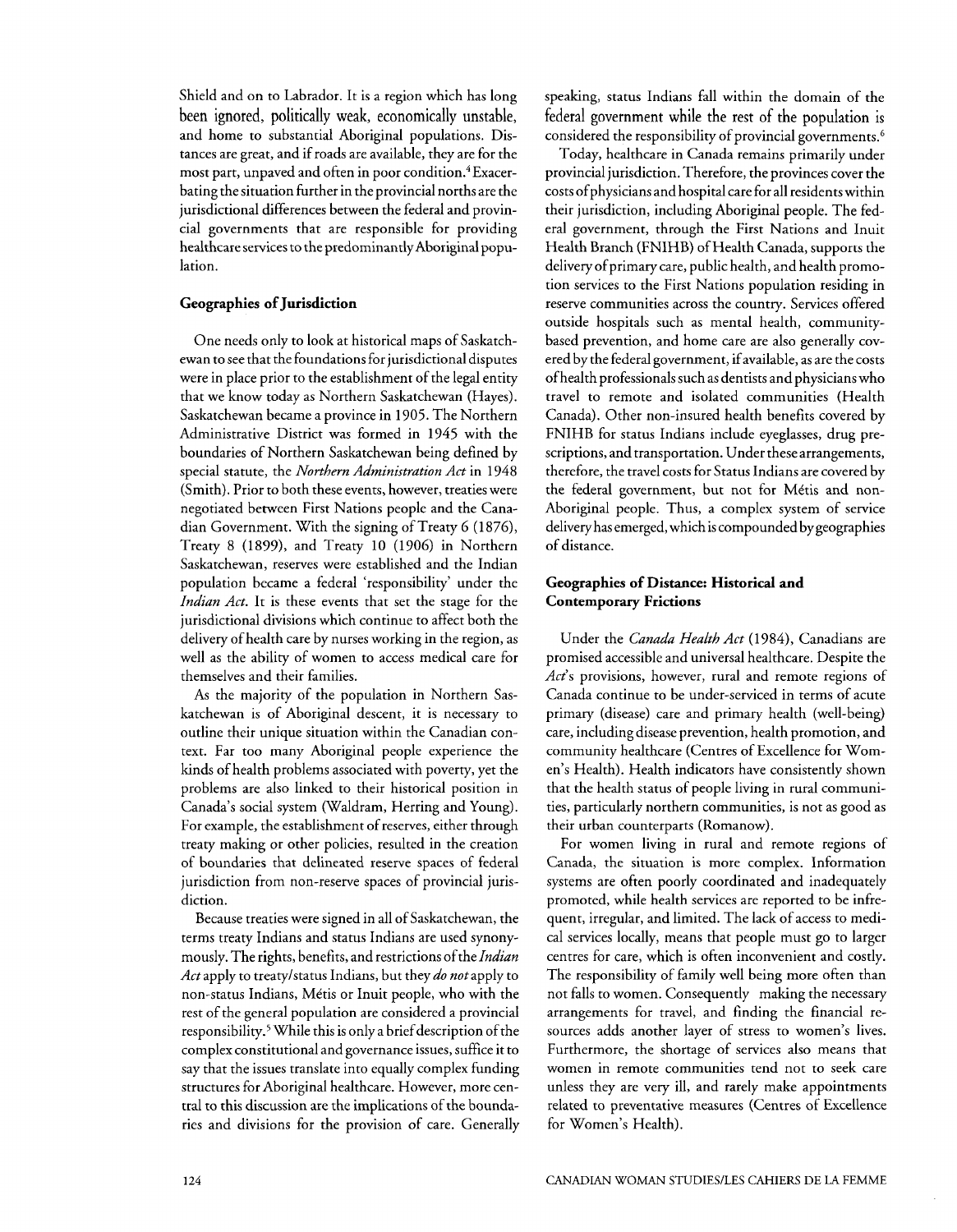Information from Health Canada indicates that physician services for 35 per cent of First Nations communities (in the provinces) are greater than 90 kilometres away (Health Canada; Muttitt, Vigneault and Loewen). Of those communities approximately 3.5 per cent have no road access and rely either on scheduled or special flights to bring health professionals in or take patients out (Lemchuk-Favel and Jock). What the information does not reflect, however, is how road and flying conditions in the north vary significantly according to the season and weather. Winter presents the most daunting driving conStewart, Pitblado, Morgan, Forbes and D'Arcy). The key challenges facing nurses who work in isolated, remote communities, both in the past and the present, are identified as "stress, power and control, isolation, gender and cross-cultural identification" (Canitz 198; MacLeod, Kulig, Stewart and Pitblado). Geographies of jurisdiction and distance compound these problems, which adds to ongoing difficulties in recruiting and retaining healthcare staff for northern facilities.

From a nurse's perspective, the problems of working in northern remote communities are evident. In one north-

**Although ambulances are used. patients are most often transferred by plane, because travel by ambulance is constrained by poor roads and time.The nearest ambulance is an hour away and then another three hours is required to get to a larger centre.** 

ditions, but any time the ground is not frozen, unpaved roads can quickly turn to quagmires making travel conditions less than ideal. In Saskatchewan, Saskatchewan Health reports that in the remote northwest portion of Northern Saskatchewan only 38 per cent of residents are within 30 minutes of a medical facility. But that 30 minute timeframe is most likely under ideal conditions. **As** most of the roads are unpaved and susceptible to poor driving conditions, this figure is likely vastly underestimated.

Travel costs for status Indian people are generally covered by FNIHB, but not for the Non-status, Métis, and non-Aboriginal population. However, although travel expenses are covered for status Indians, healthcare personnel report that FNIHB constantly shifts the parameters with respect to the circumstances when travel costs are covered-a strategy that results in considerable confusion and frustration for patients and caregivers alike. But, as we discovered in our travels to Northern Saskatchewan, the cost of travel is not the only challenge confronting northern people when they need to access medical services beyond those provided in the community-the transportation system, including both road networks and transportation services (i.e. buses), are sadly lacking. Thus, jurisdiction and distance, compounded by transportation costs, have shaped the ways in which care is performed in the region.

#### **Geographies of Care**

The institution of nursing constitutes the backbone of healthcare provision in the north (Waldram, Herring and Young; Canitz; O'Neil). Therefore, any discussion of healthcare delivery in the north is directly connected to nurses, the vast majority who are women (Andrews, ern Saskatchewan community, the lone nurse for a population of 1,400 residents works independently to:

assess, diagnose and treat an average of 50 clients daily. The doctor comes every Thursday for more complicated diagnosis and treatment, weather permitting. In emergency situations nurses consult a doctor on call for further treatment, advice and medical evacuation arrangements. But transferring clients safely and quickly is complicated by numerous factors. (Brazill 6)

The nurse goes on to say that although ambulances are used, patients are most often transferred by plane, because travel by ambulance is constrained by poor roads and time. The nearest ambulance is an hour away and then another three hours is required to get to a larger centre. With respect to air transportation, float/ski planes are the most reliable form of transportation, but planes cannot take off during the fall (freeze-up) and spring (break-up).

It is interesting to note that the present-day challenges reported by nurses, are hauntingly similar to those of nurses working at nursing stations in Northern Saskatchewan in the 1940s and 1950s (Lewis; Waldram, Herring and Young). At that time, nurses working at remote locations throughout northern Saskatchewan were also provided with new transportation and communication technologies. For example, an air ambulance system was used to airlift patients out to larger centres, and nurses employed communication technology in the form of twoway radios, when assistance was required. But the radios were unreliable due to atmospheric conditions and equipment failures, and like the nurses in the twenty-first century conditions sometimes prevented planes from landing.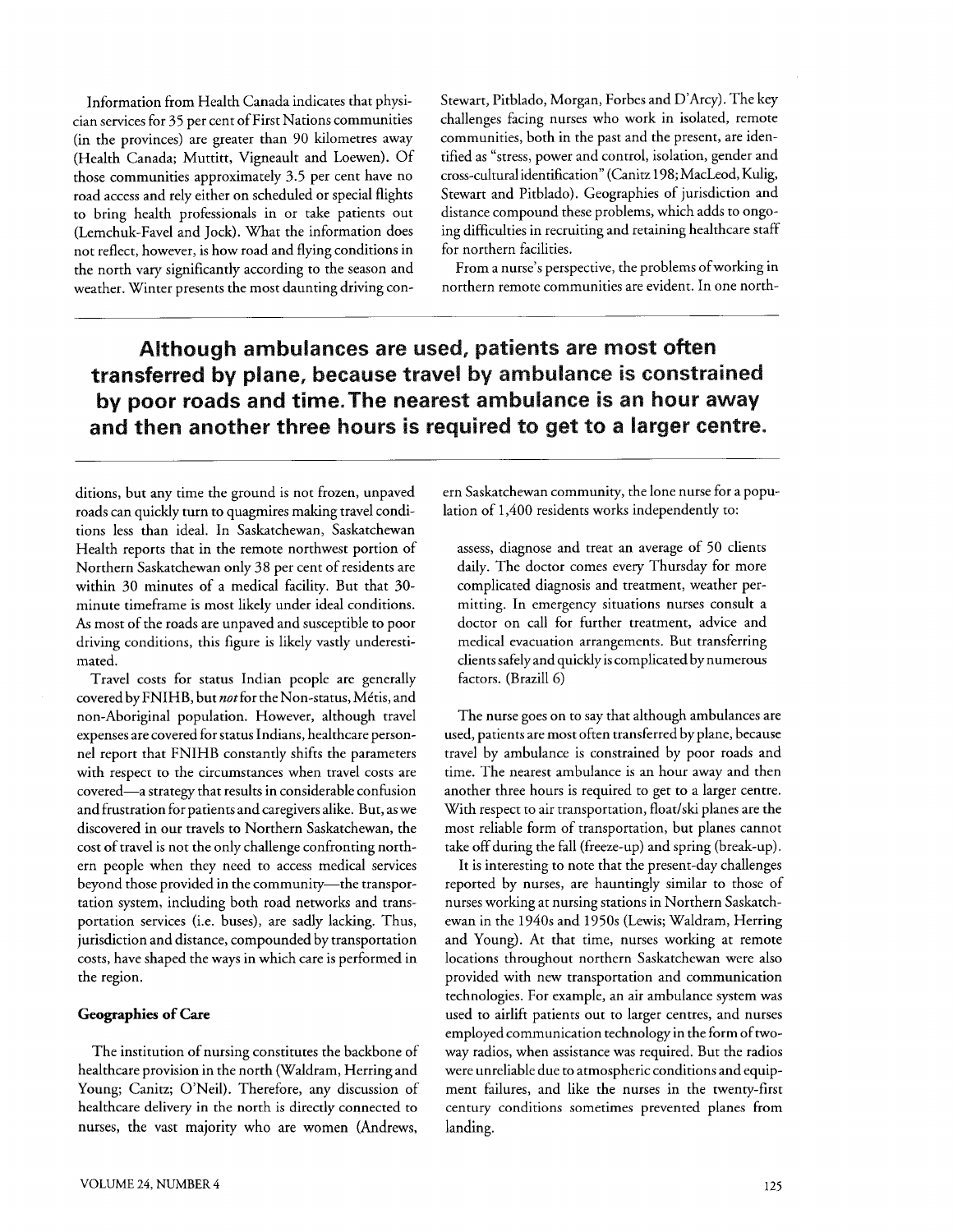| <b>Table 1: NET Visits to Communities in Northern</b><br>Saskatchewan |                                               |                   |  |
|-----------------------------------------------------------------------|-----------------------------------------------|-------------------|--|
| Date                                                                  | Communities                                   | Mode of<br>Travel |  |
| Sept. 4/03                                                            | La Ronge<br>Pinehouse Lake<br>Pelican Narrows | Chartered plane   |  |
| Oct. 23/03                                                            | Ile a La Crosse<br>La Loche<br>Beauval        | Chartered plane   |  |
| $Aug.31 -$<br>Sept. 1/04                                              | Pinehouse Lake<br>Beauval<br>Ile a La Crosse  | Road              |  |
| Sept.30/04                                                            | La Ronge                                      | Road              |  |

| Table 2: Medical Services Branch<br><b>Transportation Costs (1997)</b> |              |  |  |
|------------------------------------------------------------------------|--------------|--|--|
| Mode of Transportation                                                 | Cost         |  |  |
| Taxis                                                                  | \$4.889,045  |  |  |
| Air                                                                    | \$3,943,073  |  |  |
| Ambulance                                                              | \$1,286,507  |  |  |
| Private Vehicle Miles                                                  | \$226,708    |  |  |
| Bus                                                                    | \$151,689    |  |  |
| <b>Total Transportation Costs</b>                                      | \$10,497,022 |  |  |
| Source: Elias. 1998/1999                                               |              |  |  |

## Table **3:** Distance to Appointments: Telehealth vs. In-Person (one-way) Mean Kilometres Range To Saskatoon from home 269 111-595 To Telehealth from home 49 1-183 Kilometres saved by Telehealth\* 218 5-594 *\*multiply* **x** *two for round trip*  Source: Morgan et al., 2005b

#### Encountering Geographies of Distance, Jurisdiction, **and** Care

Traveling to Northern Saskatchewan in 2003 and 2004, both by air and road, gave the NET members an appreciation for the distances and difficulties that residents of the region face with respect to transportation. In fact, we discovered that jurisdictional issues were as entrenched as ever.

The first trip was by chartered plane to La Ronge, Pinehouse Lake, and Pelican Narrows. The first stop was La Ronge, the largest community in Northern Saskatchewan. The immediate area consists of the communities of the town of La Ronge, the northern village of Air Ronge, and three Indian reserves. The total population of the area is approximately 5,000 residents, comprised of status and non-status Indians, Metis, and non-Aboriginal people. During our meeting, we learned of a number of challenges facing the healthcare providers, the most significant of which was the cost of getting patients to La Ronge from smaller communities throughout the north. Furthermore, the split between status and nonstatus patients defined who did/did not have access to financial assistance for transportation expenses. For example, non-status patients were responsible for paying their own travel costs, while Medical Services Branch (MSB)' covered the costs for status Indians. However, at the same time, providers perceived that MSB policies about what expenses werelwere not covered seemed to change almost-daily.

The second stop of the tour took us to the northern village of Pinehouse Lake, a primarily Metis community, with about 1,000 residents. During our discussions with healthcare providers, we learned that Pinehouse Lake was not a reserve community, thus transportation costs for patients were not covered. Interestingly, the meeting was interrupted when an emergency arose and the staff left to attend those injured in a car accident. A physician traveling with our group went to assist and when it was determined that one of the patients had to be flown to La Ronge for care, he decided to accompany the patient. In the meantime, the rest of the group continued to Pelican Narrows.

Pelican Narrows is a reserve community with a population of approximately 2,000 residents. Because the landing strip in Pelican Narrows was too soft to land safely, we flew to Sandy Bay, approximately 80 kilometres north. The director of the health centre arranged for taxi transportation to take us to Pelican Narrows. Granted the community had road access, but the road was unpaved, narrow, twisty, and hilly, leaving many of the team members nauseated from the unfamiliar driving conditions. The vast majority of residents in Pelican Narrows werelare status Indians and, therefore, entitled to coverage for transportation expenses. However, transportation services are limited. Saskatchewan Transportation Com-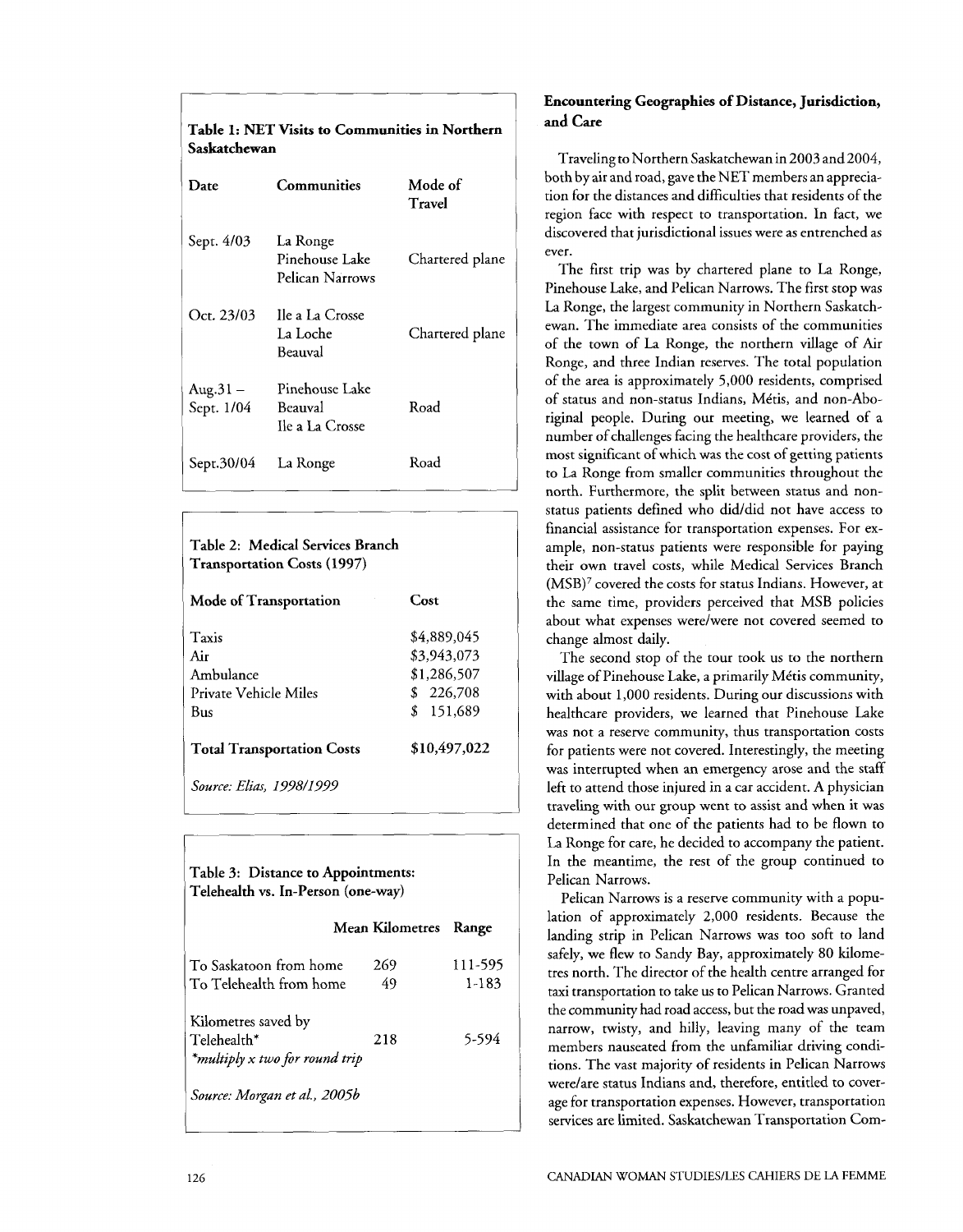pany (STC) serves the community, but not on a daily basis. Furthermore, the pickup point is located almost 100 kilometres south of the community (Wolf). Access presents considerable challenges particularly for dialysis patients, whose need for treatment does not correspond with the bus schedule. As a result, patients often travel the entire distance by taxi to larger centres such as Prince Albert or Saskatoon for treatment. Local taxis also transport other residents to the STC pickup points along the 100 kilometre unpaved narrow, winding, road.

While the chart in Table 1 neatly categorizes communities based on the mode of transportation, it does not reflect just how costly transportation is for both residents and government. Nor does it show the extent to which transporting people boosts the northern economy through \$10.5 million in payments to air and road transportation services; 85 per cent or \$8.7 million of which is for taxis and air payments. In 1997 \$4.9 million was paid to 180 taxis (in Northern Saskatchewan) averaging \$27,000 per taxi. \$4.9 million or almost 50 per cent of the medical transportation expenditure in Northern Saskatchewan is for travel by taxis-which not surprisingly, Medical Services Branch considers a highly inefficient way to provide services (Elias). MSB funding provides First Nations people with 90 full-time equivalent positions, including 20 transportation coordinator jobs, one of the most difficult jobs in the healthcare provision system.

The community visits also provided the opportunity to learn about on-the-ground issues and some of the concerns of healthcare providers, and nurses in particular. One significant concern was the lack of adequately trained staff to manage the telehealth system. In some communities, recruitment and retention of specifically designated telehealth coordinators has been difficult. But the situation is not unique to northern Saskatchewan and has been identified as a significant problem in other Aboriginal communities in Canada (Muttitt, Vigneault and Loewen). Nurses sometimes step in and fill the role as telehealth site coordinators but this is not ideal because it adds to their often already-heavy workload. In one community the NET group visited, the equipment sat idle because no one was available or trained to operate the system, and efforts to recruit a telehealth coordinator had been unsuccessful.

Secondly, medical facilities in northern communities are often limited space-wise, making it very difficult, if not impossible to have specifically designed telehealth areas. Consequently, patient privacy and comfort cannot be guaranteed. At some of the older facilities, telehealth equipment was housed in multi-purpose rooms, where patients had little privacy, and consultations were conducted in any room that might be available. Although this situation is difficult for both patients and healthcare providers, new medical facilities that have been constructed/planned for Northern Saskatchewan should alleviate this problem.

#### **Overcoming Multiple Geographies**

Nevertheless, while still vulnerable to equipment failure, current telehealth technology could improve access to medical care by reducing the distance, and in some instances, perhaps the need for travel to larger centres. ICT could be used to deliver continuing education programs to nurses, and instructional programs to patients. Ultimately, if all concerned (i.e., community members, nursing staff etc.) are ready and accept telehealth technology, it could help to reduce the isolation, and perhaps in the long run even lead to improvement in recruitment and retention of healthcare professionals such as nurses. However, telehealth is a two-way system, and to be successful, there must be buy-in from physicians and other healthcare providers located in the larger centres, but the level of support at this level remains unclear (Kermode-Scott).

Preliminary results from the NET study reveal that although the distance that some patients must travel to a telehealth site remains significant, there has been a considerable reduction overall (see Table 2).

Yet, even with collaboration and a commitment from all parties, a number offactors continue to limit expansion of the system. For example, broadband service is limited with only 28 of the 625 First Nations communities in Canada having access to such facilities, although new initiatives introduced by Industry Canada may help to improve the situation (Muttitt, Vigneault and Loewen).

Progress has also been made with respect to crossjurisdictional agreements which "recognize that information technology is making health less about geography and more about enhanced care to communities" (Muttitt, Vigneault and Loewen 408). For example, in January 2005, an agreement between the federal and provincial governments provided the funding to install the infrastructure to deliver high speed Internet access to 35 northern communities in Saskatchewan (PAGCT). New umbrella organizations such as the Northern Health Strategy8 have emerged where all stakeholders involved in the delivery of healthcare services are working together to improve the health of all residents of Northern Saskatchewan regardless of their jurisdiction. Lastly, in 2003, the Athabasca Health Authority opened one of the first integrated federal, provincial and First Nations health services facilities in Canada. The centre, named *Yutthe* Dene *Nakohodi,* "A Place to Heal Northern People," was built at Stony Rapids. Although the project took almost ten years to come to fruition, it addresses recommendations dating back to the 1950s that solutions must be found to the jurisdictional chasm that impeded access to healthcare services in Northern Saskatchewan (National Archives of Canada). The issues facing healthcare and nursing are also complex, however, legislation has recently extended the scope of nursing practice which Donna Brunskill states, "is a legitimization of the important role that Registered Nurses have played in northern Saskatchewan outposts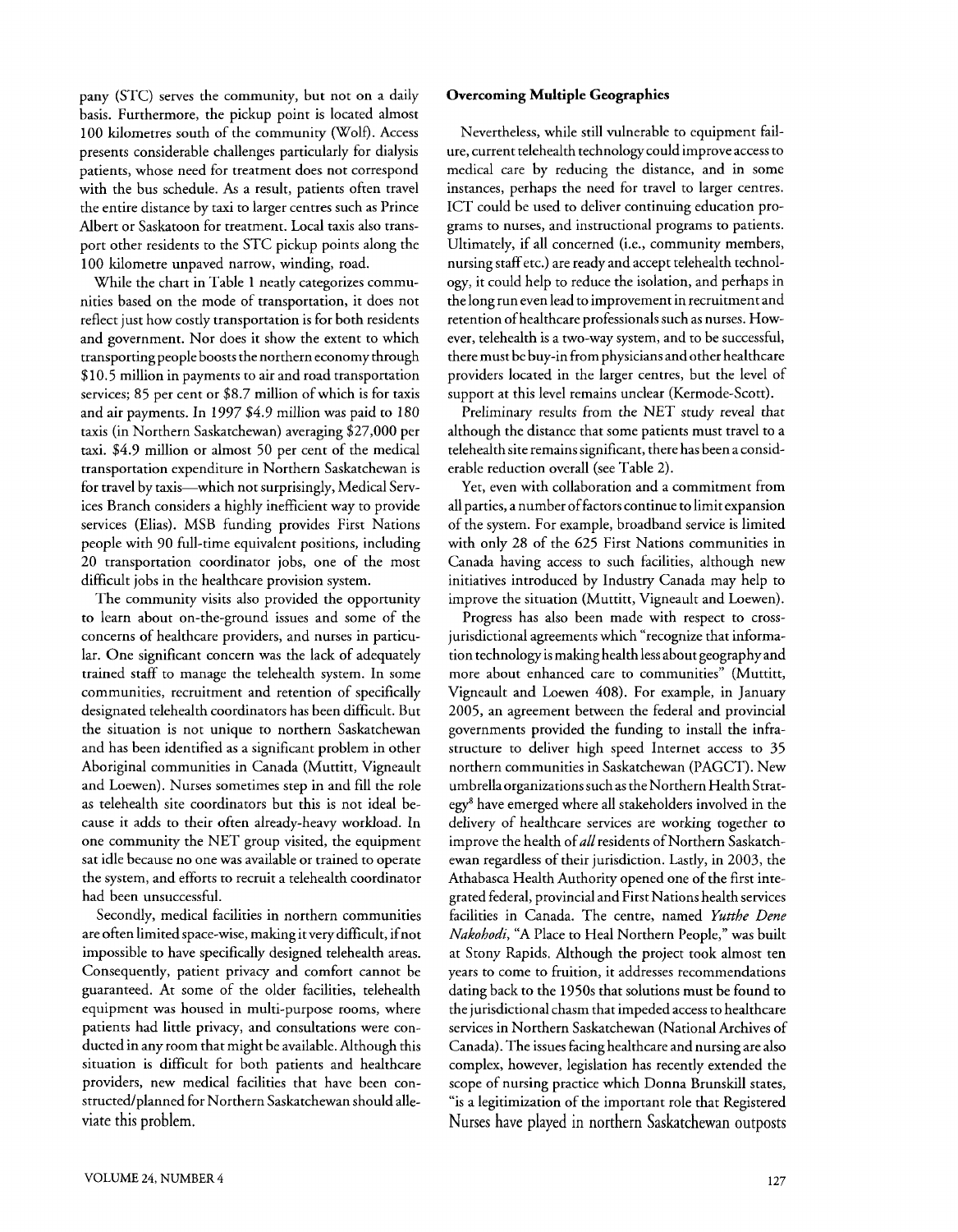for decades" *(5).* Furthermore, the devolution of responsibility for healthcare to band control has resulted in increased retention of nursing staff in some communities, thus signalling the benefits of local decision-making arrangements.

#### **Conclusions**

Women are usually the primary caregivers within families and also dominate the nursing profession. **As** such, gender is a significant factor in how health care services are accessed and provided. While women living in rural and remote communities in Canada are disadvantaged because of the lack of healthcare services generally, they also face additional challenges attributable to distance and jurisdictional divisions. For example, the anxiety and costs of traveling to larger centres for health care often falls to women, while on going jurisdictional divisions can determine whether or not families qualify for financial assistance for transportation costs. Nurses who work in the small communities are often overworked and the isolation associated with distance affects them personally as well as professionally. Although jurisdictional arrangements ensure that new initiatives are subject to intensive and lengthy federal-provincial-Aboriginal negotiations, economic development policies have left the northern infrastructure inadequate, even today. These geographies create a dynamic, yet difficult context for nurses and affect the kinds of care decisions they can make, the follow-up they can provide, and even their decision to remain living and working in the region. By implication any changes in service delivery must deal with the jurisdictional arrangements as well as the technological ones (telehealth). Other elements of technology such as transportation must also be considered simultaneously, because broadband facilities do not erase problems with communication, and people still have to physically get somewhere in order to obtain services. Finally there is a myriad of social issues that affect the geographies of care. Telehealth by itself will not address adequacy in recruitment, retention, training, professional isolation, and even the geographic remoteness that remain key aspects of nursing in Northern Saskatchewan. However, the successes described above demonstrate that a commitment to healthcare, a willingness to set aside jurisdictional disputes, together with technology, could help meet the recommendations set out by the *Romanow Report.* 

#### *Thanks to Maureen Reed for her ideas and assistance in writing this paper.*

*Lesley McBain is a doctoral candidate in the Department of Geography at the University of Saskatchewan. Her research,*  funded by a SSHRC doctoral fellowship, examines the role of *nurses who worked at remote nursing stations in Northern Saskatchewan in the 1940s and 1950s, and how their* 

*activities afected regional development. She has lectured in both Native Studies and Geogrdphy.* 

*Debra Morgan, Ph.D.,* RN, *is the Chair, Rural Health*  Delivery, at the Institute of Agricultural, Rural and Environmental Health (I.ARE.H), located at the University of *Saskatchewan.* 

'The NET project "Strategies to Improve the Care of Persons with Dementia in Rural and Remote Areas" (Morgan, Biem, Crossley, D'Arcy, Forbes, Kirk, Stewart, McBain, Basran and Harder) is funded by the CIHR Institute of Aging, CIHR Institute of Health Services and Policy Research, CIHR Rural and Northern Health Initiative, Saskatchewan Health Research Foundation, Alzheimer Society of Saskatchewan, and the University of Saskatchewan. Additional travel support has been provided by Northern Medical Services (Saskatchewan) <sup>2</sup>The term "Aboriginal" includes the three distinct Aboriginal peoples of Canada as defined in the *Canadian Constitution* (1982)-Indian, Inuit, and Métis.

<sup>3</sup>The NET group did not travel to Southend, although it is a telehealth site. Communities in the Athabasca basin region do not have telehealth due to lack of broadband/ high speed availability.

4For a full discussion of development of the transportation network in Northern Saskatchewan see Quiring.

51n 1939 the Supreme Court of Canada decided that the federal government should assume responsibility for the Inuit. However, the *IndianActdoes* not apply to the Inuit. 'The federal government views healthcare as policy rather than as a treaty right. For a full discussion see Chapter 7 of Waldram, Herring and Young.

'Medical Services Branch (MSB) provides physician services to the on-reserve registered Indian population in the north.

'The Northern Health Strategy represents the following Northern Saskatchewan Health organizations: Athabasca Health Authority, Keewatin Yatthe Regional Health Authority, Kelsey Trail Health Region, Lac La Ronge Indian Band, Mamawetan Churchill River Regional Health Authority, Meadow Lake Tribal Council, Peter Ballantyne Cree Nation, Prince Albert Grand Council, Health Canada, First Nations and Inuit Health Branch, Northern Inter-Tribal Health Authority, Saskatchewan Population Health Unit, Northern health Region/Authorities, Saskatchewan Health. Northern Medical Services.

#### **References**

- Andrews, Mary Ellen, Norma J. Stewarr, J. Roger Pitblado, Debra G. Morgan, Dorothy Forbes, and Car1 D'Arcy "Registered Nurses Working Alone in Rural and Remote Canada." *Canadian Journal ofNursing Research* 37 (1) (2005) 14-33
- Brazill, Susan Smith. "Northern Nursing in Sandy Bay."